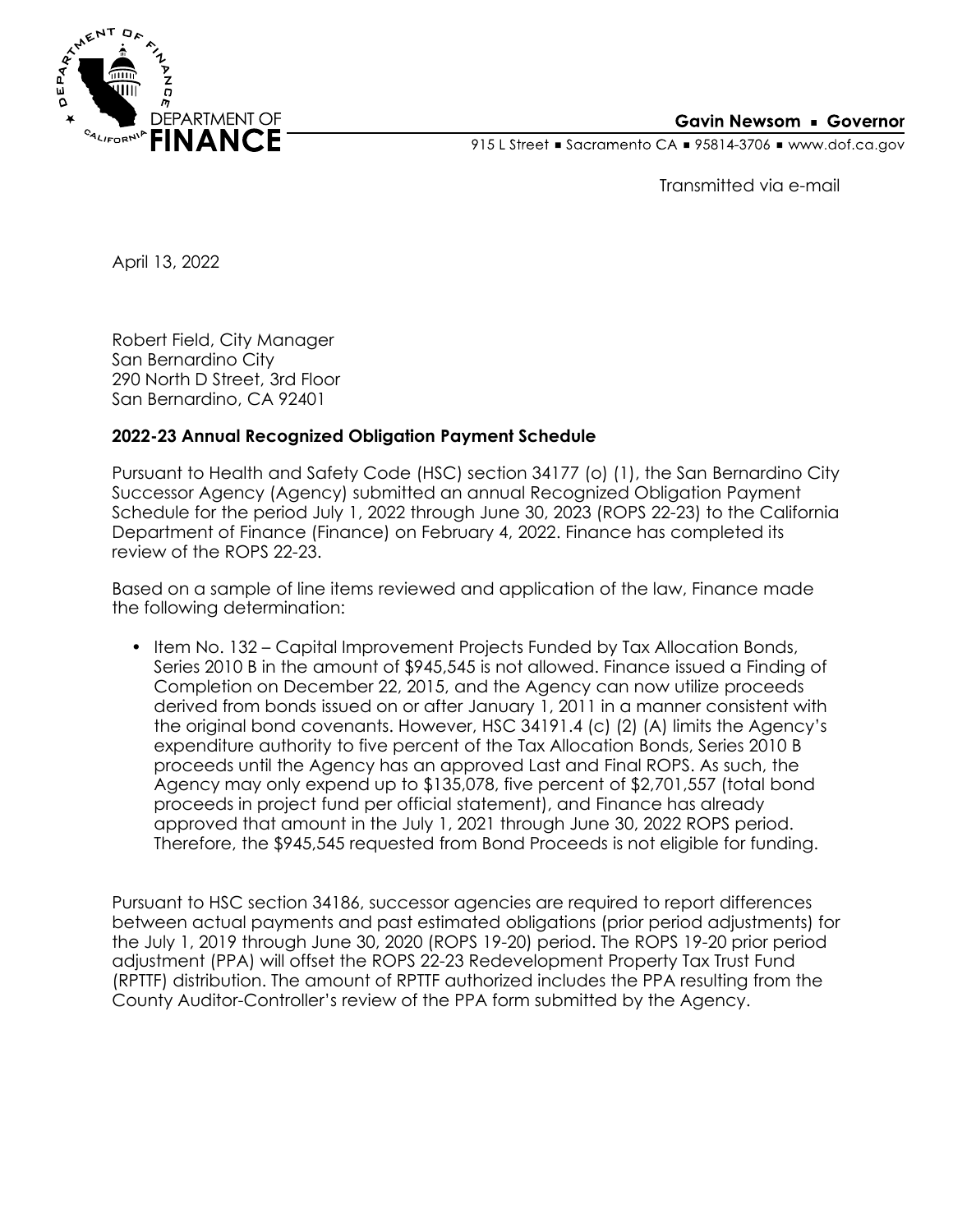Robert Field April 13, 2022 Page 2

The Agency's maximum approved RPTTF distribution for the reporting period is \$9,192,856, as summarized in the Approved RPTTF Distribution table (see Attachment).

RPTTF distributions occur biannually, one distribution for the July 1, 2022 through December 31, 2022 period (ROPS A period), and one distribution for the January 1, 2023 through June 30, 2023 period (ROPS B period), based on Finance's approved amounts. Since this determination is for the entire ROPS 22-23 period, the Agency is authorized to receive up to the maximum approved RPTTF through the combined ROPS A and B period distributions.

Except for the adjusted item, Finance approves the remaining items listed on the ROPS 22-23 at this time. If the Agency disagrees with our determination with respect to any items on the ROPS 22-23, except items which are the subject of litigation disputing our previous or related determinations, the Agency may request a Meet and Confer within five business days from the date of this letter. The Meet and Confer process and guidelines are available on our website:

[http://dof.ca.gov/Programs/Redevelopment/Meet\\_And\\_Confer/](http://dof.ca.gov/Programs/Redevelopment/Meet_And_Confer/) 

The Agency must use the RAD App to complete and submit its Meet and Confer request form.

Absent a Meet and Confer, this is our final determination regarding the obligations listed on the ROPS 22-23. This determination only applies to items when funding was requested for the 12-month period. If a determination by Finance in a previous ROPS is currently the subject of litigation, the item will continue to reflect the determination until the matter is resolved.

The ROPS 22-23 form submitted by the Agency and this determination letter will be posted on our website:

## <http://dof.ca.gov/Programs/Redevelopment/ROPS/>

This determination is effective for the ROPS 22-23 period only and should not be conclusively relied upon for future ROPS periods. All items listed on a future ROPS are subject to Finance's review and may be adjusted even if not adjusted on this ROPS or a preceding ROPS. The only exception is for items that have received a Final and Conclusive determination from Finance pursuant to HSC section 34177.5 (i). Finance's review of Final and Conclusive items is limited to confirming the scheduled payments as required by the obligation.

The amount available from the RPTTF is the same as the amount of property tax increment available prior to the enactment of the redevelopment dissolution law. Therefore, as a practical matter, the ability to fund the items on the ROPS with property tax increment is limited to the amount of funding available to the Agency in the RPTTF.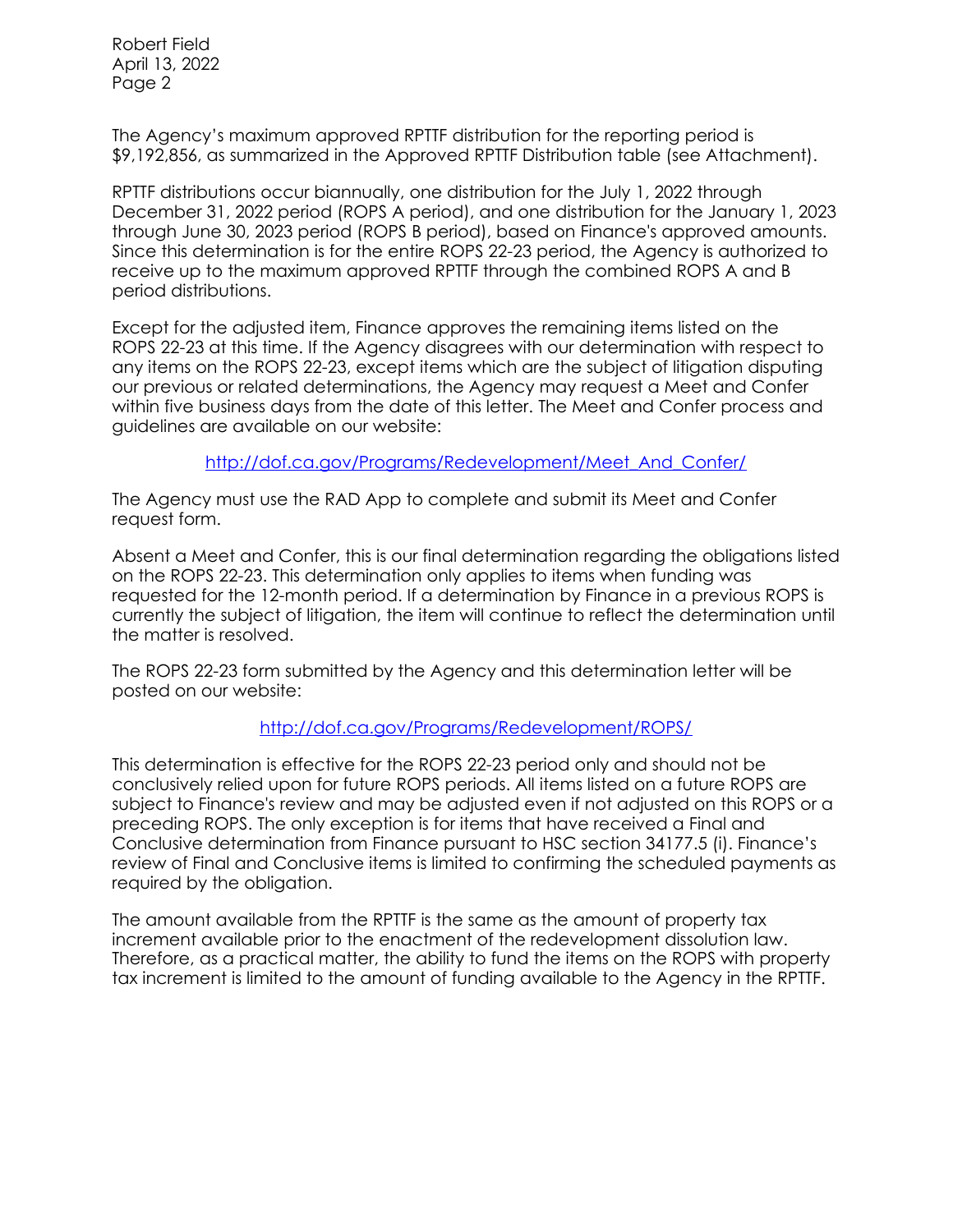Robert Field April 13, 2022 Page 3

Please direct inquiries to Zuber Tejani, Supervisor, or Michael Barr, Staff, at (916) 322-2985.

Sincerely,

Charyl S. McComick

JENNIFER WHITAKER Program Budget Manager

cc: Yolanda Acosta, Principle Accountant, San Bernardino City Linda Santillano, Chief Deputy, Property Tax, San Bernardino County